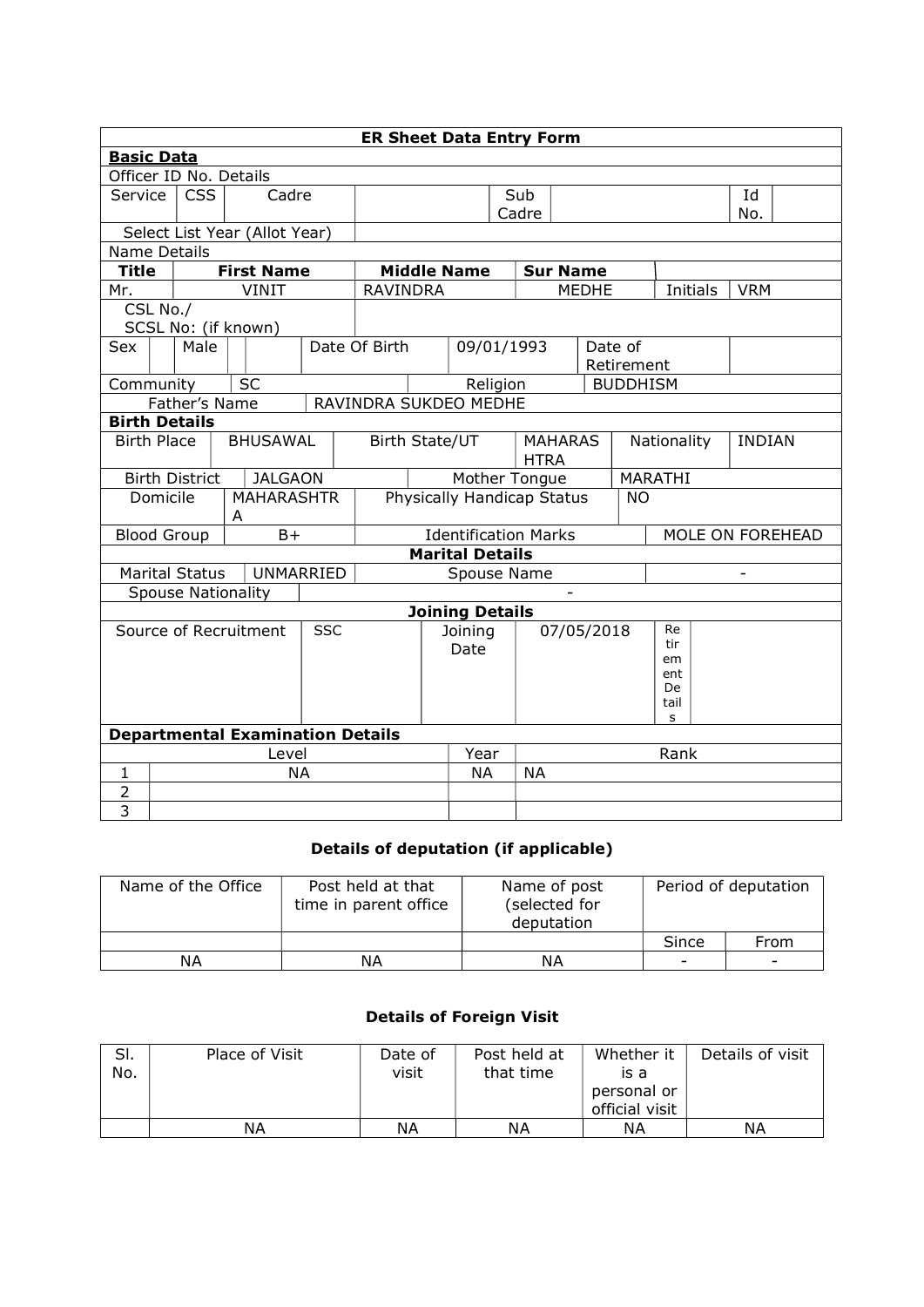## Transfer/Posting Detail (if applicable)

| Place            |                | Period of posting |              |              |  |  |  |  |  |
|------------------|----------------|-------------------|--------------|--------------|--|--|--|--|--|
|                  |                | Since             |              |              |  |  |  |  |  |
| NA               |                | <b>NA</b>         |              | <b>NA</b>    |  |  |  |  |  |
| Remarks (if      |                |                   |              |              |  |  |  |  |  |
| any)             |                |                   |              |              |  |  |  |  |  |
| Language known   |                |                   |              |              |  |  |  |  |  |
|                  |                | <b>Read</b>       | <b>Write</b> | <b>Speak</b> |  |  |  |  |  |
| Indian Languages | <b>ENGLISH</b> | <b>YES</b>        | <b>YES</b>   | <b>YES</b>   |  |  |  |  |  |
| Known            |                |                   |              |              |  |  |  |  |  |
| 2                | <b>HINDI</b>   | <b>YES</b>        | <b>YES</b>   | <b>YES</b>   |  |  |  |  |  |
| 3                | MARATHI        | <b>YES</b>        | <b>YES</b>   | <b>YES</b>   |  |  |  |  |  |
| 4                |                |                   |              |              |  |  |  |  |  |
| 5                |                |                   |              |              |  |  |  |  |  |
|                  |                |                   |              |              |  |  |  |  |  |
| Foreign Language | <b>NIL</b>     |                   |              |              |  |  |  |  |  |
|                  |                |                   |              |              |  |  |  |  |  |
| $\overline{2}$   |                |                   |              |              |  |  |  |  |  |
| 3                |                |                   |              |              |  |  |  |  |  |

| Qualification (Use extra photocopy sheets for multi qualifications, experience, training, awards details) |  |                                                                     |                 |                  |                  |  |  |  |  |  |
|-----------------------------------------------------------------------------------------------------------|--|---------------------------------------------------------------------|-----------------|------------------|------------------|--|--|--|--|--|
| Qualification                                                                                             |  | Discipline                                                          |                 | Specialization 1 |                  |  |  |  |  |  |
| B.E.                                                                                                      |  | <b>CIVIL</b>                                                        |                 |                  |                  |  |  |  |  |  |
| Year                                                                                                      |  | Division<br><b>CGPA</b>                                             |                 |                  | Specialization 2 |  |  |  |  |  |
| 2015                                                                                                      |  |                                                                     |                 |                  |                  |  |  |  |  |  |
| Institution                                                                                               |  | Place<br>University                                                 |                 |                  | Country          |  |  |  |  |  |
| S.S.G.B.C.O.E.T.<br><b>BHUSAWAL</b>                                                                       |  | <b>NORTH</b><br><b>MAHARASHTRA</b><br>UNIVERSITY,<br><b>JALGAON</b> | <b>BHUSAWAL</b> |                  | <b>INDIA</b>     |  |  |  |  |  |